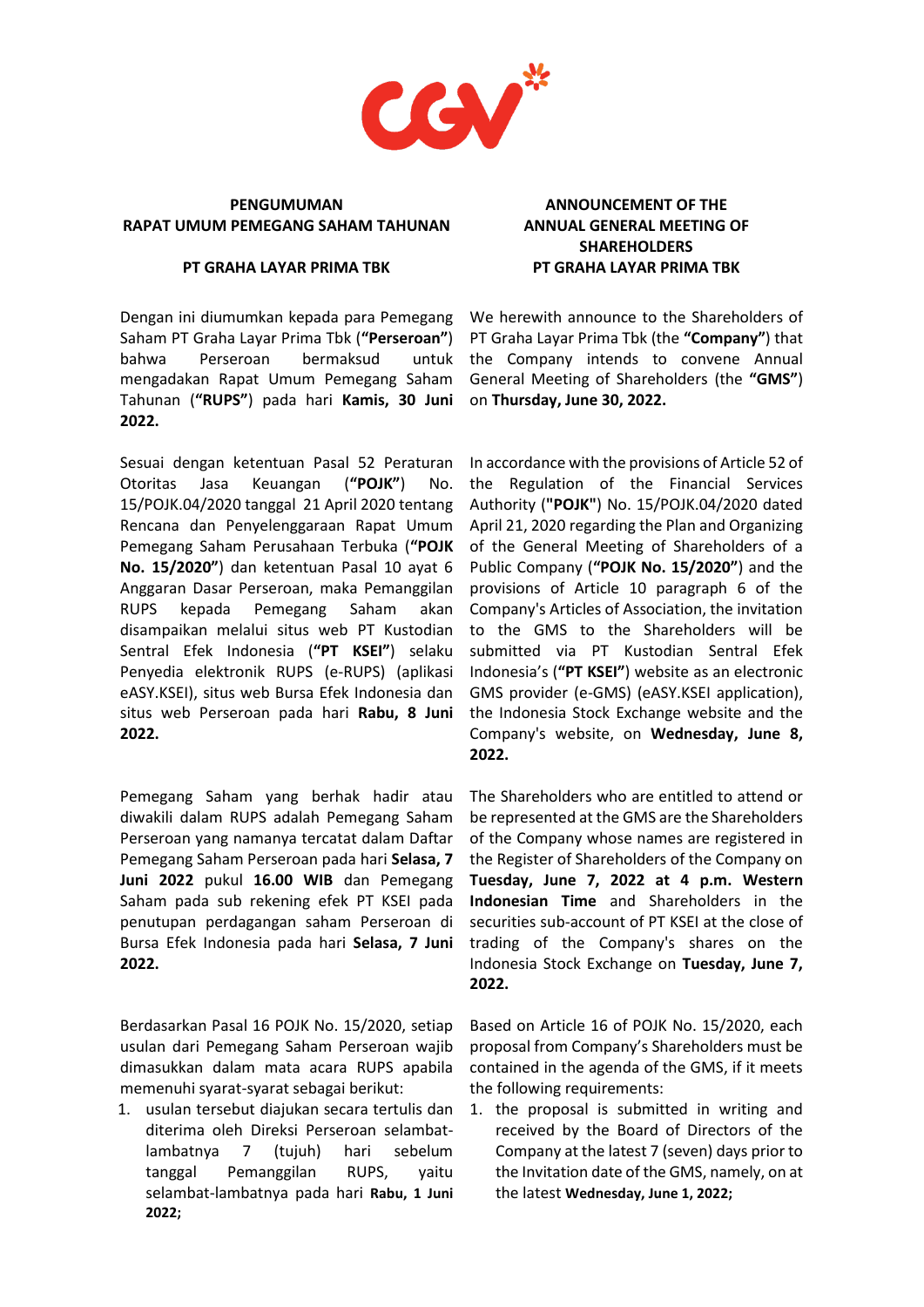

- 2. usulan tersebut diajukan oleh 1 (satu) 2. the proposal is submitted by 1 (one) or more Pemegang Saham atau lebih yang mewakili 1/20 (satu per dua puluh) atau lebih dari jumlah seluruh saham dengan hak suara;
- 3. usulan tersebut harus: (a) dilakukan dengan itikad baik; (b) mempertimbangkan kepentingan Perseroan; (c) merupakan mata acara yang membutuhkan keputusan RUPS; (d) menyertakan alasan dan bahan usulan mata acara rapat; serta (e) tidak bertentangan dengan peraturan perundangundangan dan anggaran dasar.

## **Informasi Tambahan Bagi Para Pemegang Saham Perseroan:**

Dengan memperhatikan POJK No. 15/POJK.04/2020 dan POJK No. 16/POJK.04/2020 tanggal 21 April 2020 tentang Pelaksanaan Rapat Umum Pemegang Saham Perusahaan Terbuka Secara Elektronik, bahwa Perseroan akan menyelenggarakan RUPS secara elektronik dengan menggunakan sistem e-RUPS, maka dari itu Perseroan menghimbau kepada para Pemegang Saham untuk hadir secara elektronik atau memberikan Kuasa melalui fasilitas *Electronic General Meeting System KSEI* (**"eASY.KSEI"**) yang disediakan oleh PT KSEI sebagai mekanisme pemberian kuasa secara elektronik dalam proses penyelenggaraan RUPS. Deklarasi kehadiran secara elektronik dan pemberian kuasa secara elektronik e-Proxy tersedia bagi Pemegang Saham yang berhak hadir dalam RUPS, wajib dilakukan melalui aplikasi eASY.KSEI pada AKSes.KSEI (https://akses.ksei.co.id) sejak tanggal Pemanggilan RUPS sampai dengan pukul 12.00 WIB pada 1 (satu) hari kerja sebelum tanggal RUPS, yaitu pada hari rabu, 29 Juni 2022.

Dengan ini kami memberitahukan bahwa Perseroan tidak menyediakan makanan, minuman, serta *souvenirs* untuk Para Pemegang saham. Kami juga menghimbau kepada para Pemegang Saham yang akan hadir secara fisik, diwajibkan sudah melaksanakan vaksinasi Covid-19 secara lengkap, yaitu vaksin-1, vaksin-2 dan vaksin *booster*, wajib menyerahkan hasil tes negative Covid-19 dari tes Rapid Antigen atau tes RT-PCR (sampel tes harus diambil dalam 1x24 jam sebelum pelaksanaan RUPS dengan

- Shareholders, representing at least 1/20 (one twentieth) or more of the issued shares with valid voting rights;
- the proposal must: (a) be conducted in a good faith; (b) be in consideration with the purposes of the Company; (c) be an agenda that requires a GMS decision; (d) include the reasons and materials for the proposal; and (e) not contravene the prevailing laws and regulations, and articles of association.

## **Additional Information for Shareholders of the Company:**

By taking into POJK No. 15/POJK.04/2020 and POJK No. 16/POJK.04/2020 dated April 21, 2020 regarding the Implementation of the General Meeting of Shareholders of a Publicly Listed Company Electronically, that the Company will hold the GMS electronically using the e-GMS system, therefore, the Company appeals to shareholders to be present electronically or provide power of attorney through the KSEI Electronic General Meeting System (**"eASY.KSEI"**) facility provided by PT KSEI as an electronic power of attorney mechanism in the process of holding the GMS. Electronic attendance declaration and electronic power of attorney e-Proxy available to Shareholders who are entitled to attend the GMS, must be done through the eASY.KSEI application at AKSes.KSEI (https://akses.ksei.co.id) from the date of the GMS Summons until 12.00 p.m Western Indonesian Time on 1 (one) working day before the GMS date, which is on Wednesday, June 29, 2022.

We hereby inform you that the Company does not provide food, drinks, and souvenirs to Shareholders. We also urge Shareholders who will be physically present, are required to have carried out a complete Covid-19 vaccination, namely vaccine-1, vaccine-2 and booster vaccine, should bring a negative Covid-19 test result from the Rapid Antigen test or RT-PCR test (the test sample must be taken within 1x24 hour before the GMS start with a fee charged to each Shareholders), and can show the vaccine